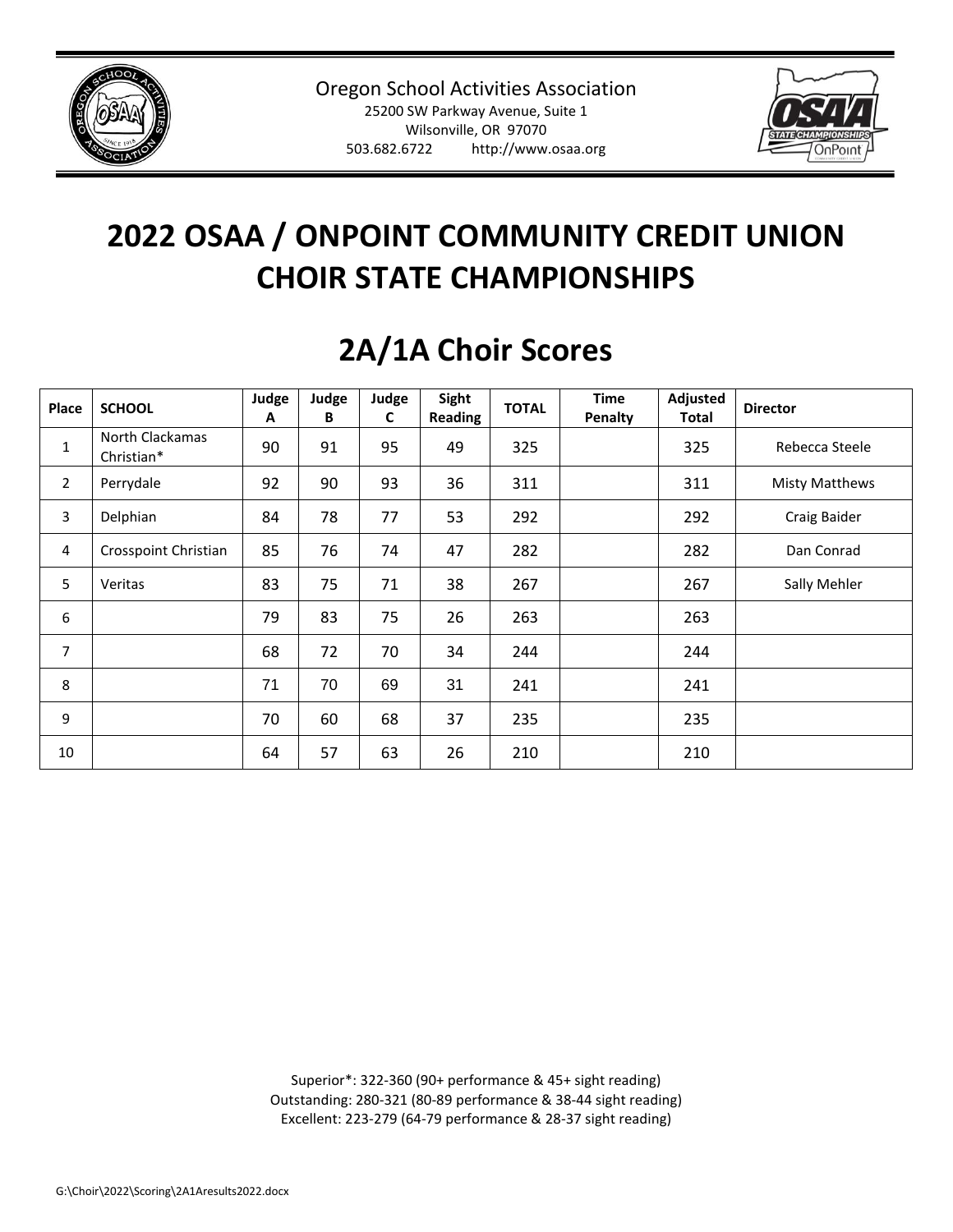



#### **3A Choir Scores**

| <b>Place</b> | <b>SCHOOL</b>      | Judge<br>А | Judge<br>В | Judge<br>⊾ | Sight<br><b>Reading</b> | <b>TOTAL</b> | <b>Time</b><br><b>Penalty</b> | Adjusted<br><b>Total</b> | <b>Director</b>           |
|--------------|--------------------|------------|------------|------------|-------------------------|--------------|-------------------------------|--------------------------|---------------------------|
|              | Westside Christian | 81         | 82         | 82         | 39                      | 284          |                               | 284                      | Will Fox                  |
|              | Douglas            | 57         | 43         | 53         | 24                      | 177          |                               | 177                      | Hannah Abercrombie        |
|              | Rainier            | 51         | 40         | 49         | 31                      | 171          |                               | 171                      | Madison Keezer-Birmingham |

Superior\*: 322-360 (90+ performance & 45+ sight reading) Outstanding: 280-321 (80-89 performance & 38-44 sight reading) Excellent: 223-279 (64-79 performance & 28-37 sight reading)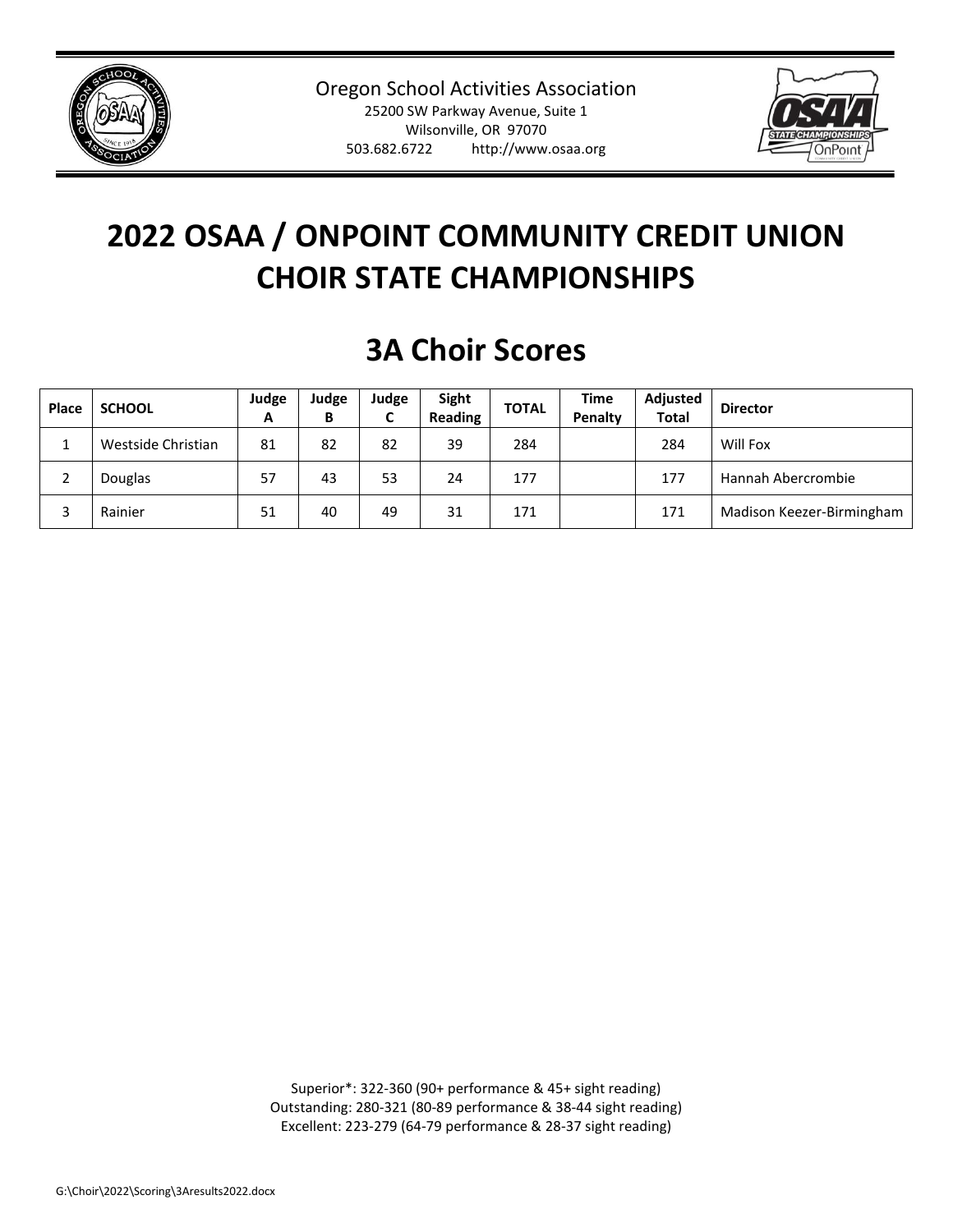



### **4A Choir Scores**

| Place          | <b>SCHOOL</b> | Judge<br>Α | Judge<br>B | Judge<br>C | Sight<br>Reading | <b>TOTAL</b> | <b>Time</b><br>Penalty | Adjusted<br><b>Total</b> | <b>Director</b>      |
|----------------|---------------|------------|------------|------------|------------------|--------------|------------------------|--------------------------|----------------------|
| $\mathbf{1}$   | La Grande*    | 90         | 97         | 91         | 56               | 334          |                        | 334                      | Kevin C. Durfee      |
| $\overline{2}$ | McLoughlin    | 82         | 87         | 90         | 49               | 308          |                        | 308                      | Melissa Cunnington   |
| 3              | Molalla       | 74         | 74         | 73         | 44               | 265          |                        | 265                      | Tim Friesen          |
| 4              | Henley        | 61         | 67         | 60         | 38               | 226          | $-5$                   | 221                      | Christopher Benjamin |
| 5              |               | 58         | 53         | 55         | 47               | 213          |                        | 213                      |                      |
| 6              |               | 62         | 58         | 61         | 31               | 212          |                        | 212                      |                      |
| 7              |               | 63         | 52         | 54         | 39               | 208          |                        | 208                      |                      |

Superior\*: 322-360 (90+ performance & 52+ sight reading) Outstanding: 280-321 (80-89 performance & 40-51 sight reading) Excellent: 223-279 (64-79 performance & 28-39 sight reading)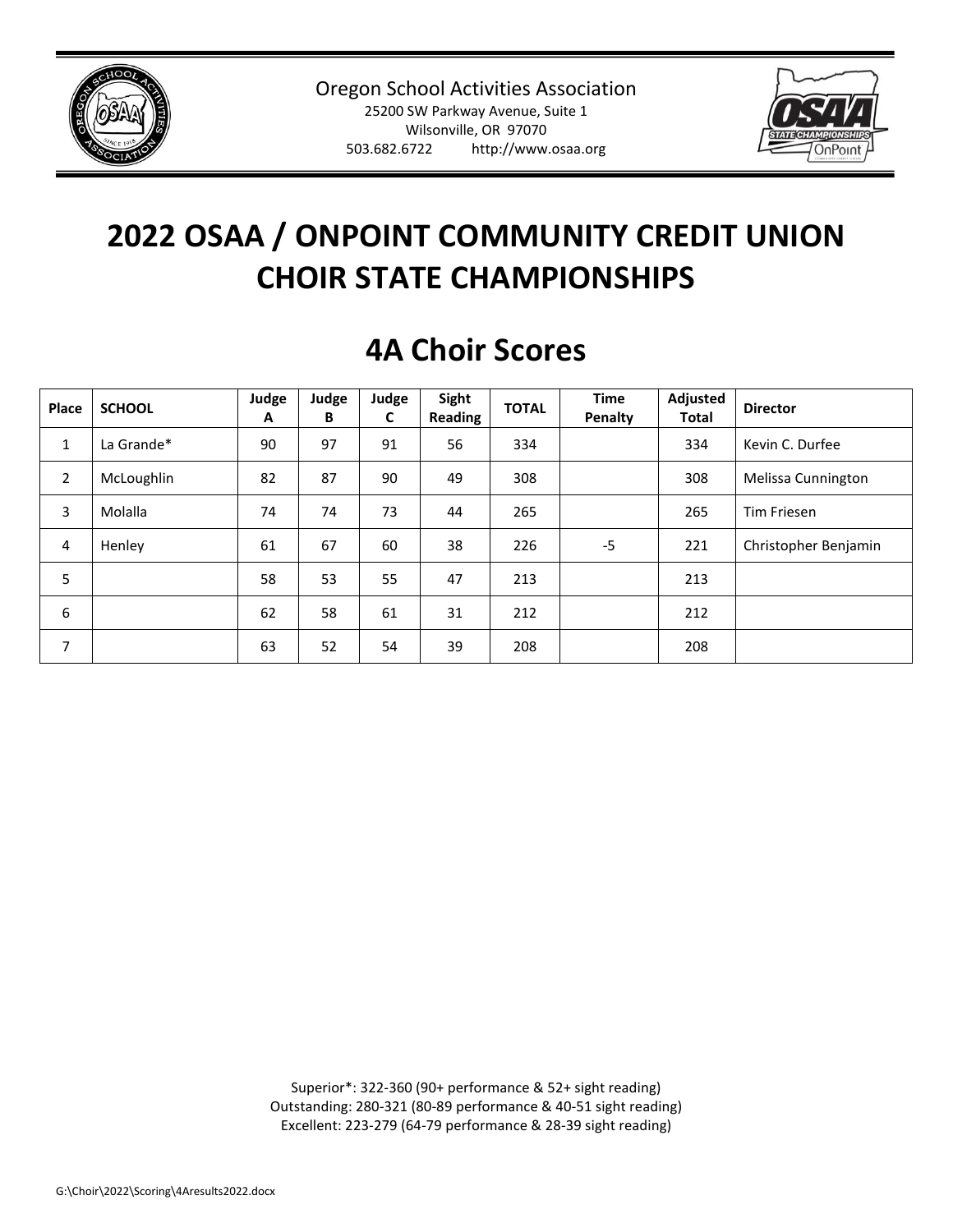



#### **5A Choir Scores**

| Place          | <b>SCHOOL</b>            | Judge<br>Α | Judge<br>B | Judge<br>C | Sight<br>Reading | <b>TOTAL</b> | <b>Time</b><br>Penalty | Adjusted<br>Total | <b>Director</b>      |
|----------------|--------------------------|------------|------------|------------|------------------|--------------|------------------------|-------------------|----------------------|
| 1              | Putnam <sup>*</sup>      | 94         | 91         | 90         | 53               | 328          |                        | 328               | Erika Lockwood       |
| 2              | North Bend               | 89         | 85         | 85         | 33               | 292          |                        | 292               | Ken Graber           |
| $\overline{2}$ | South Albany             | 84         | 77         | 78         | 53               | 292          |                        | 292               | <b>Brett DeYoung</b> |
| $\overline{4}$ | <b>Hood River Valley</b> | 82         | 74         | 81         | 31               | 268          |                        | 268               | Dan Kenealy          |
| 5              | Wilsonville              | 81         | 58         | 77         | 46               | 262          |                        | 262               | Annie Kubitschek     |
| 6              |                          | 79         | 74         | 75         | 27               | 255          |                        | 255               |                      |
| 7              |                          | 77         | 61         | 71         | 42               | 251          |                        | 251               |                      |
| 8              |                          | 67         | 56         | 66         | 36               | 225          |                        | 225               |                      |
| 9              |                          | 58         | 38         | 51         | 17               | 164          |                        | 164               |                      |

Superior\*: 322-360 (90+ performance & 52+ sight reading) Outstanding: 280-321 (80-89 performance & 40-51 sight reading) Excellent: 223-279 (64-79 performance & 28-39 sight reading)